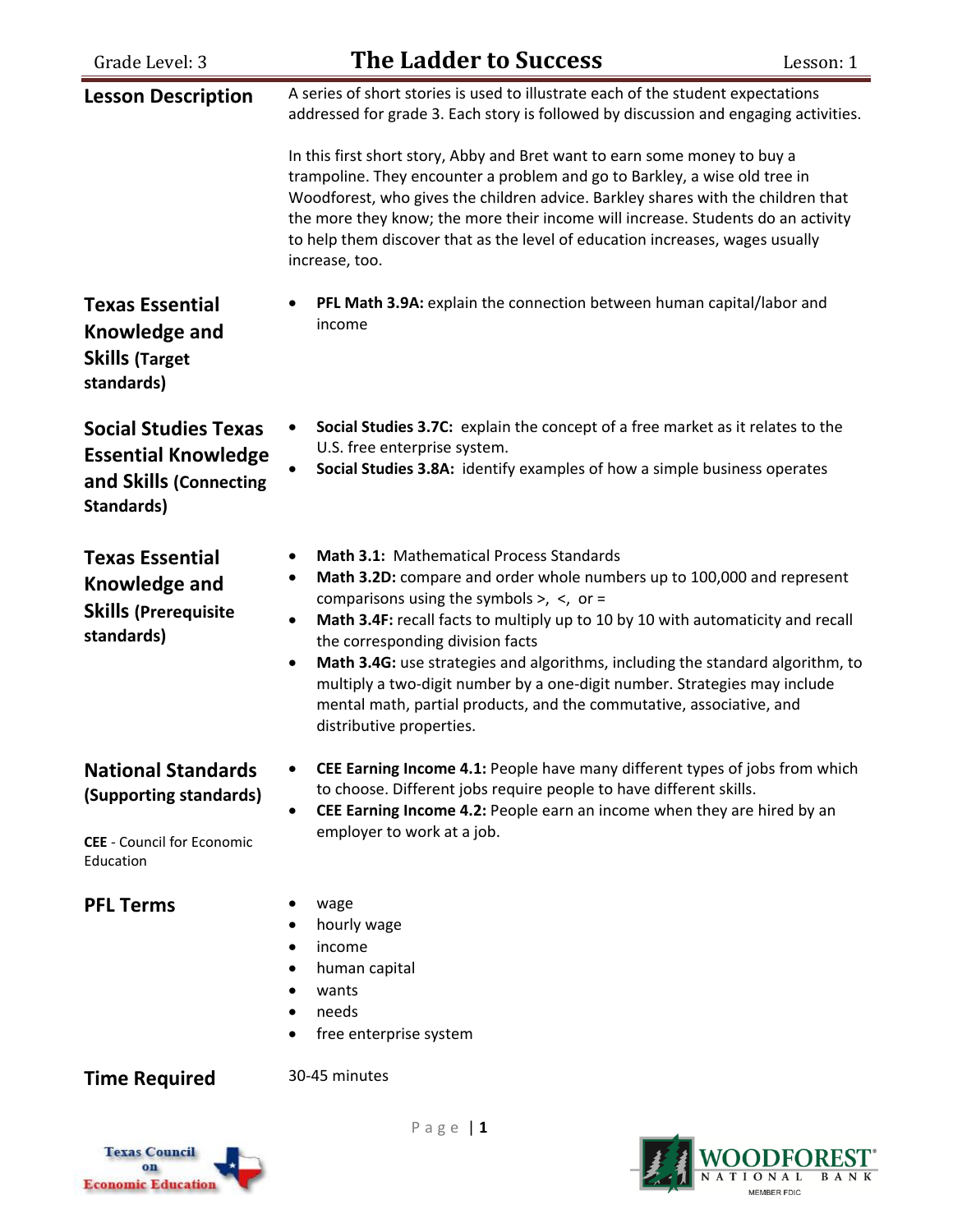| Grade Level: 3                                | <b>The Ladder to Success</b><br>Lesson: 1                                                                                                                                                                                                                                                                                                                                                                                                                                                                                                                                                                                                                                                                                                                                                                                                                                                                                                                                                                                                                                                                                                                                                                         |  |
|-----------------------------------------------|-------------------------------------------------------------------------------------------------------------------------------------------------------------------------------------------------------------------------------------------------------------------------------------------------------------------------------------------------------------------------------------------------------------------------------------------------------------------------------------------------------------------------------------------------------------------------------------------------------------------------------------------------------------------------------------------------------------------------------------------------------------------------------------------------------------------------------------------------------------------------------------------------------------------------------------------------------------------------------------------------------------------------------------------------------------------------------------------------------------------------------------------------------------------------------------------------------------------|--|
| <b>Materials Required</b><br><b>Procedure</b> | One copy of Visual 3.1-1 and Visual 3.1-2<br>$\bullet$<br>One copy of Activity 3.1-1 and Activity 3.1-2 for each student and one for a<br>$\bullet$<br>visual<br>One copy of <b>Activity 3.1-3</b> for each student (extension)<br>$\bullet$<br>Vocabulary Powerpoints: Human Capital and Free Enterprise System<br>$\bullet$<br>Note to teacher: Use the Human Capital and Free Enterprise System Powerpoints to review                                                                                                                                                                                                                                                                                                                                                                                                                                                                                                                                                                                                                                                                                                                                                                                          |  |
|                                               | or frontload these terms.                                                                                                                                                                                                                                                                                                                                                                                                                                                                                                                                                                                                                                                                                                                                                                                                                                                                                                                                                                                                                                                                                                                                                                                         |  |
| Introduction                                  | Read the unit introduction on Visual 3.1-1. This introduces both the setting and the main<br>1.<br>characters that students will come to know during the stories. The class is introduced to<br>Bret and Abby who live in the Kingdom of Moneia (pronounced Mon-ē-ă). There is a<br>wooded forest in the kingdom where a wise old tree named Barkley lives. Barkley helps<br>the children find answers to their questions as they learn grade appropriate financial<br>literacy concepts.                                                                                                                                                                                                                                                                                                                                                                                                                                                                                                                                                                                                                                                                                                                         |  |
| <b>Engage</b>                                 | Begin the lesson by posing the following questions to students:<br>2.                                                                                                                                                                                                                                                                                                                                                                                                                                                                                                                                                                                                                                                                                                                                                                                                                                                                                                                                                                                                                                                                                                                                             |  |
|                                               | What are the needs that you must have in order to live? (You must have food,<br>$\bullet$<br>clothing, and shelter.)<br>What are some things that you want? (Accept students' suggestions for items<br>٠<br>that they want. While clothes are needs, designer clothes are wants.)<br>How do people get these things? (People buy food, clothing, and shelter with<br>٠<br>money.) If students suggest that some people grow their own food, make their<br>own clothing, or build their own homes, continue questioning so that students<br>realize they buy materials to be able to do these things.<br>How do people get money? (They earn money from doing work or get money<br>$\bullet$<br>from gifts.)<br>Remind students that money they earn is called income. Why do some people<br>$\bullet$<br>have higher income than others? (Allow students to suggest a variety of<br>responses.)<br>In the U.S. how do people decide what type of work they will do? (People choose<br>what types of jobs they want. These choices are based on an individual's skills<br>and level of education. The decision is also based on what types of jobs are<br>available and where each individual is willing to live.) |  |
| Explore/Explain                               | Tell students that they will hear a story about two children who live in the kingdom of<br>3.<br>Moneia. On their adventures, they are going to learn much useful information about<br>money.                                                                                                                                                                                                                                                                                                                                                                                                                                                                                                                                                                                                                                                                                                                                                                                                                                                                                                                                                                                                                     |  |
|                                               | 4. Read the story "The Ladder to Success" to your class. The story is found on Visual 3.1-2.                                                                                                                                                                                                                                                                                                                                                                                                                                                                                                                                                                                                                                                                                                                                                                                                                                                                                                                                                                                                                                                                                                                      |  |
|                                               | After reading the story, ask questions such as the following to check that students<br>5.<br>understood the story:                                                                                                                                                                                                                                                                                                                                                                                                                                                                                                                                                                                                                                                                                                                                                                                                                                                                                                                                                                                                                                                                                                |  |
|                                               | • Why did Abby and Bret jump out of bed on Saturday morning? (They were excited<br>about going to the carnival.)<br>• What were they planning to do at the carnival? (They planned to sell strawberry                                                                                                                                                                                                                                                                                                                                                                                                                                                                                                                                                                                                                                                                                                                                                                                                                                                                                                                                                                                                             |  |



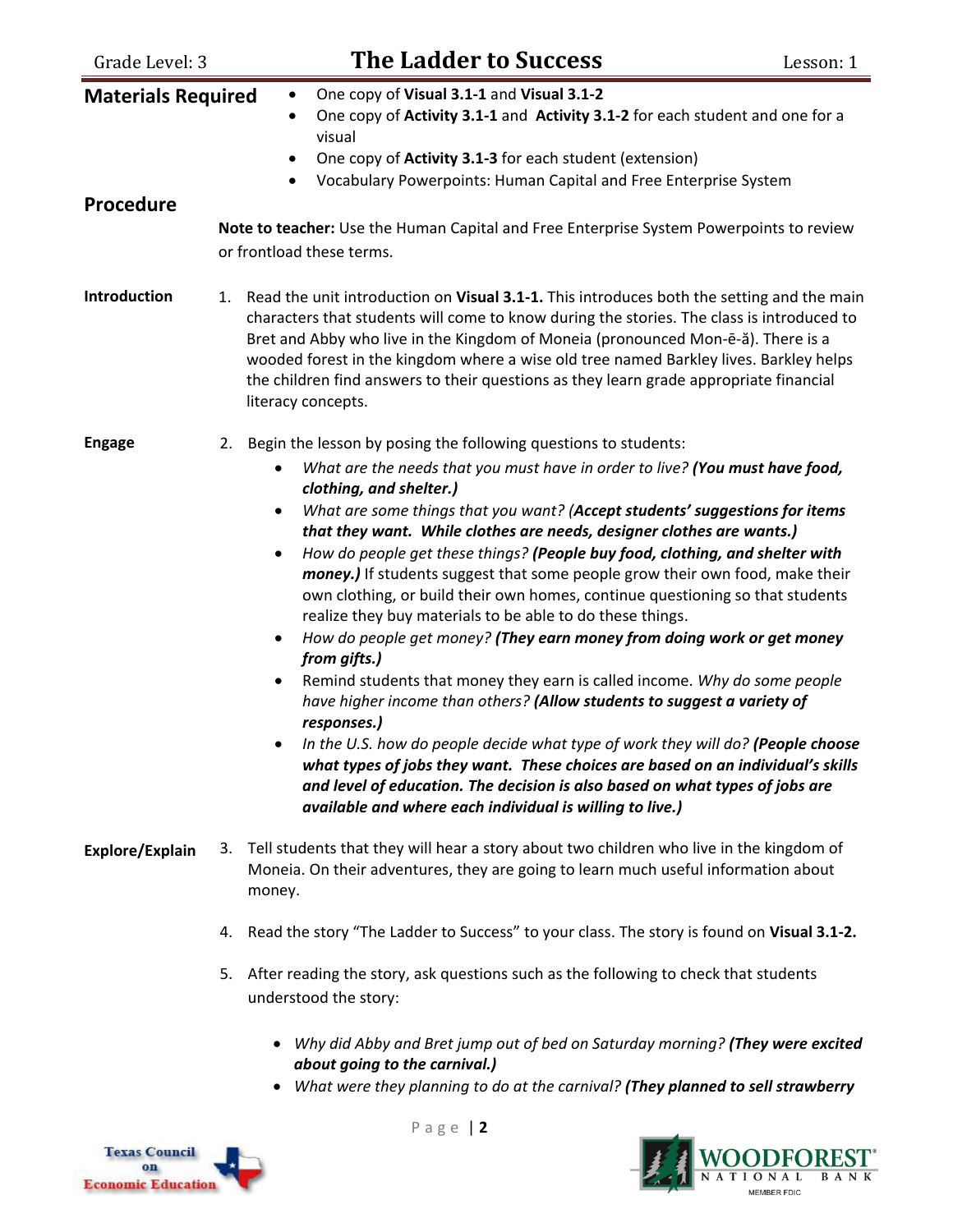*ice cream.)*

- *What problem did they have with their ice cream? (They didn't know how to keep it frozen.)*
- *Who did they ask to help them with their problem? (They asked Barkley.)*
- *What secret did Barkley share with the children? (He said they were lucky enough to live in a country that believes in the free enterprise system.)*
- *What is the free enterprise system? (The free enterprise system allows people to make choices about what type of work they do and what goods and services they buy.)*
- *What benefit would training and education provide? (Training and/or education provides the possibility of increasing your income.)*
- *What do you think that means? (Accept reasonable responses. The more education you have and/or the more training you have, the higher your income will most likely be.)*

**Explore**

- 6. Distribute a copy of **Activity 3.1-1** to each student. You may find it helpful to also use a copy of **Activity 3.1-1** as a visual as you question students and guide them to completing the page. Tell students that the ladder shows the different levels of workers at the Creamy Creations Company. Under each job is a place to write the hourly wage for doing that job. Choices are found in the box beneath the ladder. In the column to the right, students are to choose from the box on the lower right and write the level of education/training needed for each job on the ladder.
	- 7. Question students to guide them in completing the activity.
		- *What are the jobs workers have in the Creamy Creations Company? (The jobs are Ice Cream Server, Ice Cream Mixer, Store Manager, Creator/Researcher, District Manager, and Business Owner.)*
		- *What else does this table tell us? (The Store Manager earns \$20.00 an hour. There are education requirements for each job.)*
		- *Look at the range of wages listed. We know the Store Manager earns \$20.00 an hour. Where do you think we should start in determining the other wages? (Sample response: We could start with the highest or the lowest salary.)*
		- *Why do you think that? (Sample response: The ladder means that the lowest wage is at the bottom and each rung up the ladder is a higher wage.)*
		- *So what do you think the Ice Cream Server earns? (The ice cream server earns \$8.00 an hour.)* Instruct students to write \$8.00 an hour in the space below the Ice Cream Server.
		- *What do you think the Ice Cream Mixer earns? (The ice cream mixer earns \$10.00 an hour.)* Instruct students to write \$10.00 an hour in the space below the Ice Cream Mixer.
- 8. Continue questioning in this manner over the remaining jobs. Provide time for students to write each wage earned below the job name.
	- *Why do you think a Store Manager earns more than the Ice Cream Server? (Sample responses: He/she works harder. He/she works more hours. He/she has more training/education.)*



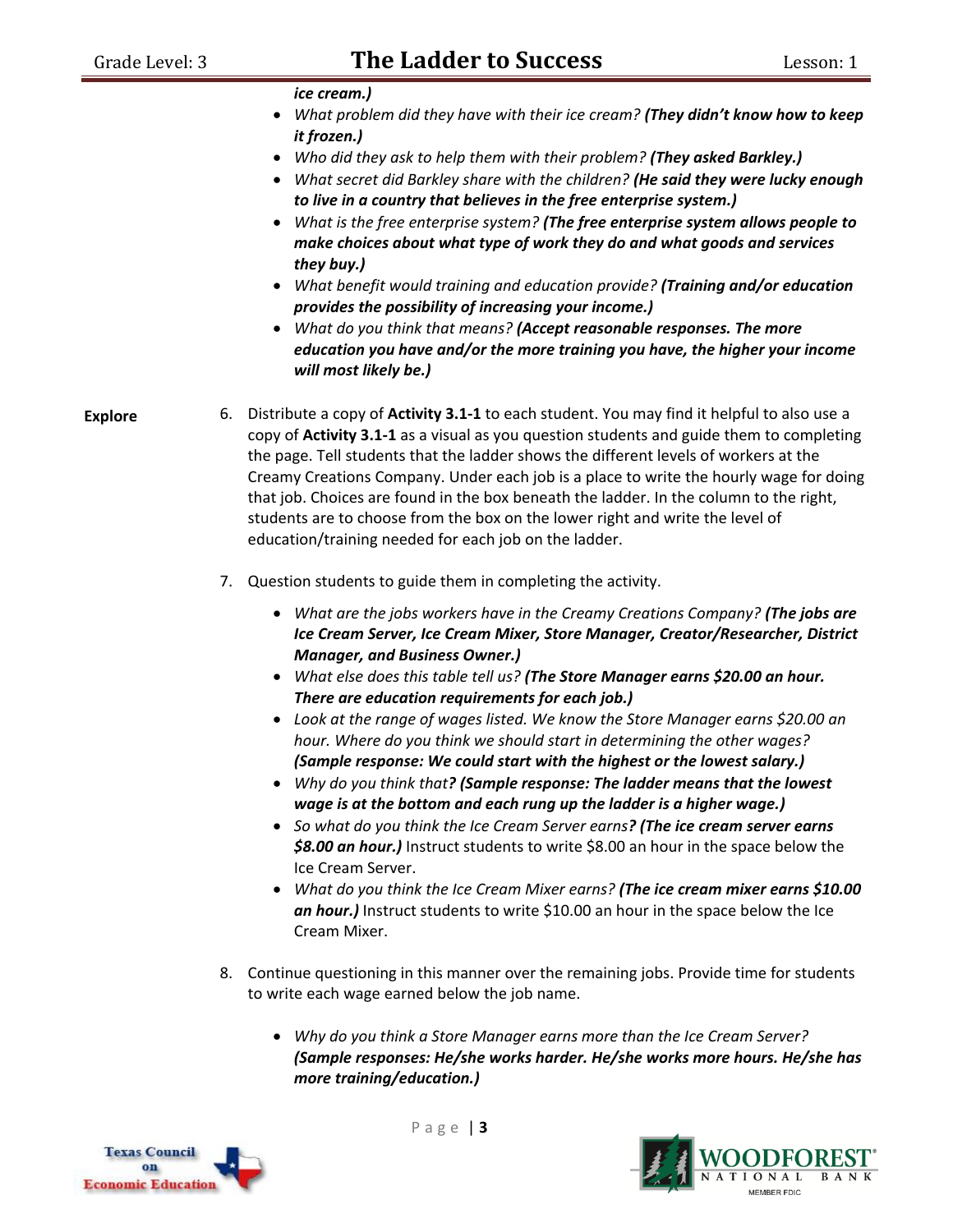- 9. Direct students' attention to the column on the right, Education Needed. Begin at the bottom of the ladder and guide students in completing the table.
	- *How much education do you think the Ice Cream Server needs? (The Ice Cream Server has no special requirements other than being a high school student.)* In most places, one has to be 16 years of age to be employed. Students should write "High School Student" to the right of Ice Cream Server.
	- *How much education do you think the Ice Cream Mixer needs? (The Ice Cream Mixer must be a high school graduate.)* Students should write High School Graduate to the right of the Ice Cream Mixer.
	- *What about the Store Manager? How much education does he/she need? (The Store Manager must have 2 years of college.)* Students should write 2 years of college to the right of the Store Manager.
- 10. Provide time for students to complete the table. Check their work. Students may wish to discuss that both the District Manager and the Creator/Researcher are both college graduates. However, the Creator/Researcher has a focus on food development and the District Manager has a focus on business. Ask students why they think there is a difference in their wages.
- 11. Ask students if they see any kind of pattern in the ladder table. They should discuss any patterns they find with their partners. Then ask for volunteers to share their observations. Students may observe that the wages increase as the rungs move toward the top of the ladder. As the wages increase, the education needed also increases. Be sure that students see this relationship.
- 12. Ask students if they see a connection between the human capital required and how much the person in each position earns. *(The more training, knowledge and skills a worker has the more salary they typically earn.)*
- **Elaborate** 13. Distribute **Activity 3.1-2** to students. Since students found the patterns previously, they should apply this understanding to the column on the right, Fewest Years to reach Education Needed. Ask students how they will know what to put in the column, Daily Earnings. Students should recognize that they must multiply the hourly wage times 8 to determine the daily earnings.
- **Evaluate/End** 14. Use a copy of **Activity 3.1-2** as a visual to go over students' responses to **Activity 3.1-2**. Fill in the chart as students volunteer their answers. Have students look at the completed chart and make a generalization from something they observe in the chart. Students should write this generalization on the back of **Activity 3.1-2.**

#### EXTENSION

1. Use **Activity 3.1-3** for students to solve the following ice cream problem:

Abby and Bret walked along Main Street one Saturday afternoon. It had been a long hot day. They spotted Mr. Bean's Ice Cream and Soda Shoppe. Both decided it was time to spend a little of their income on a cool treat. Bret had walked Mr. Brown's dog that morning and made \$3.00. Abby had the opportunity to babysit the Smith's



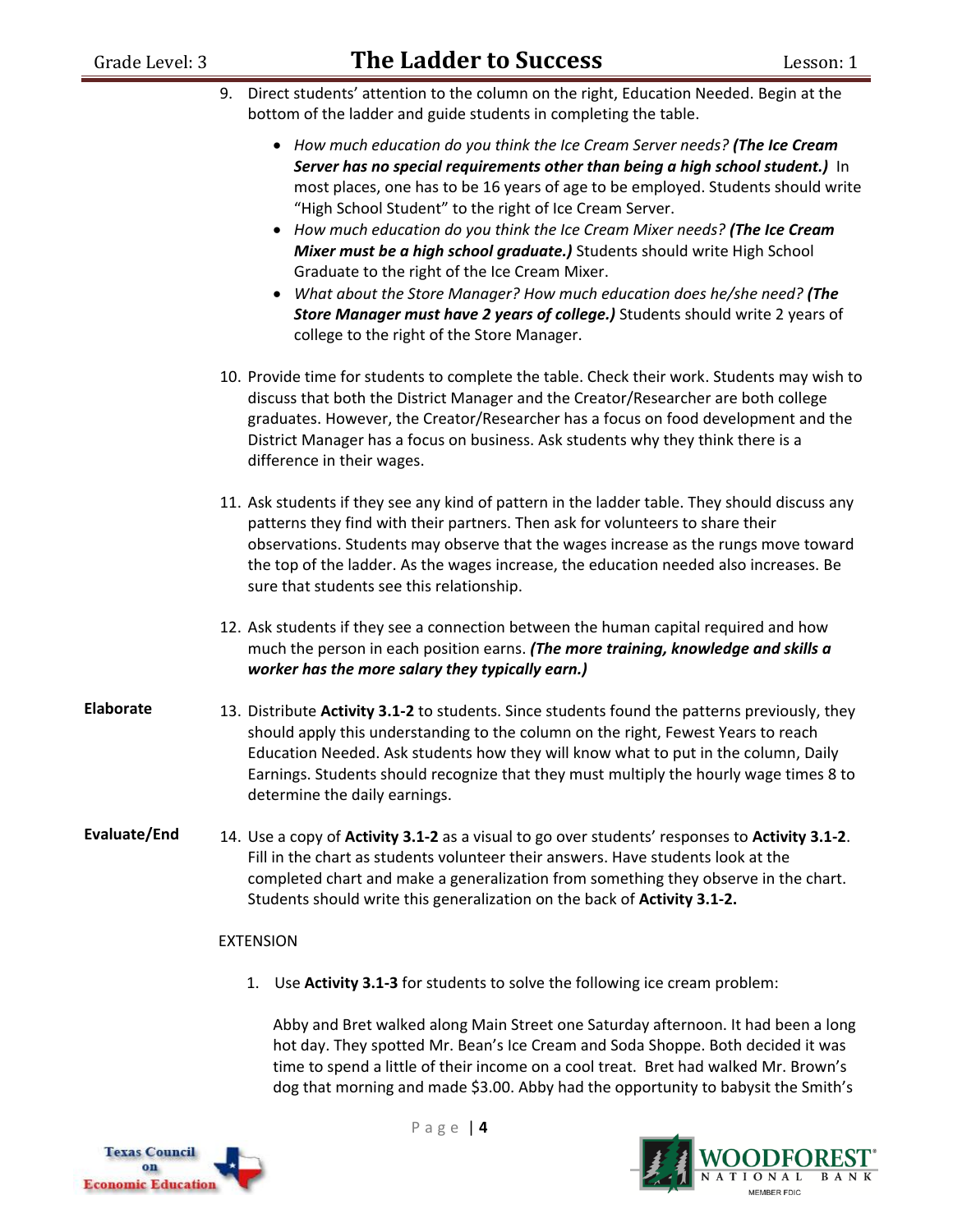twin boys that morning and had made \$3.50. What do you think Abby and Bret bought while in Mr. Bean's Ice Cream and Soda Shoppe? Remember Abby and Bret are continuing to save for their trampoline. How much do you think each child saved of their income?

2. Have the students research beginning salaries and education/training needed for 3-5 different jobs. Students can construct a chart to show their findings. Some job suggestions are grocery clerk, fireman or policeman, secretary, teacher, nurse, or lawyer.



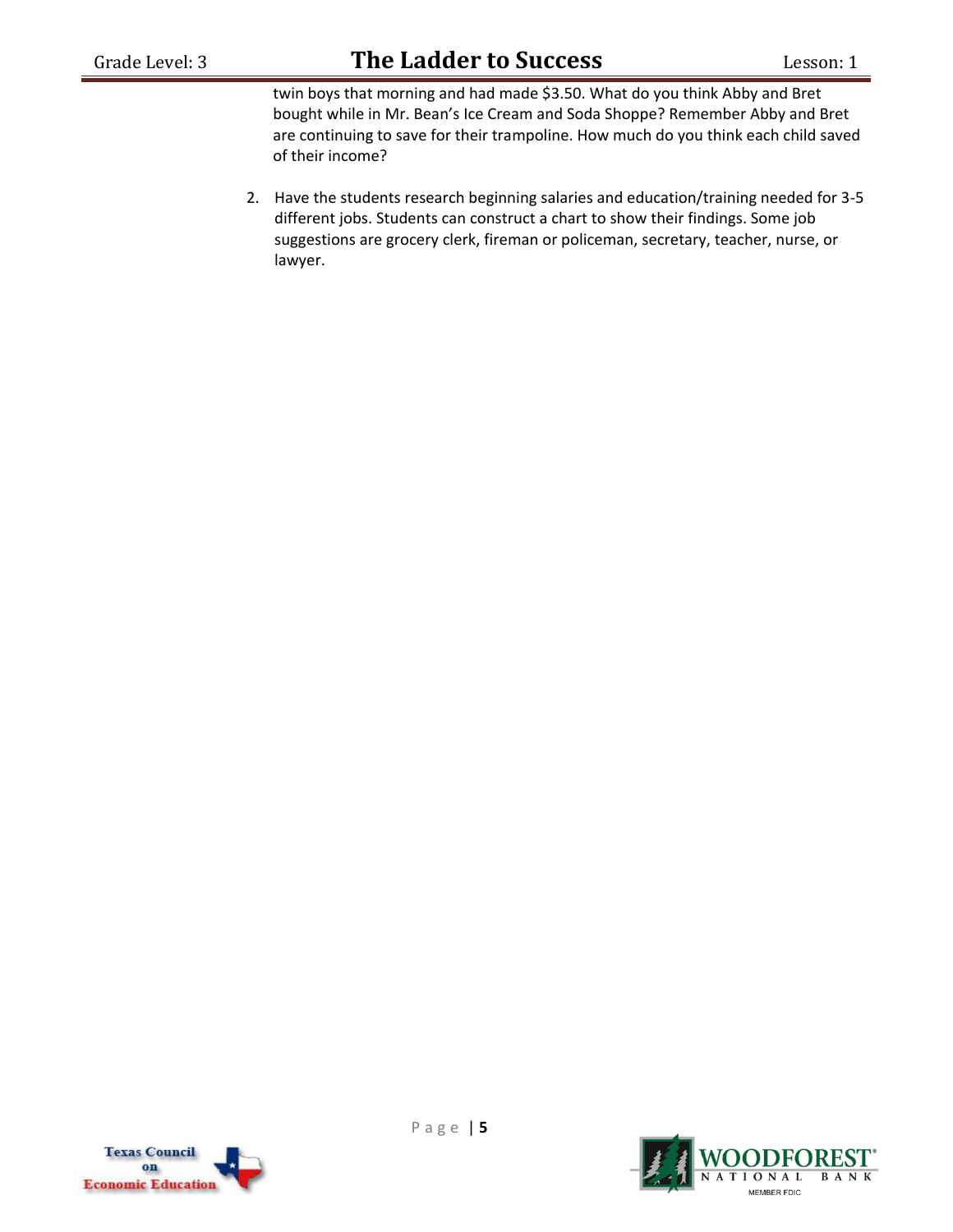#### **Visual 3.1-1**

Abby and Bret live in a wonderful country called Moneia (pronounced Mon-ē-ă). It is a magical land where the forest is lush, green and beautiful. Within the forest is a tall, lumbering pine tree. The tree has been there for over 100 years. It has stood tall against wind, rain, snow and ice.

One day Abby and Bret were walking among the trees and heard a soft moan. They followed the sound to what seemed to be the tallest pine tree in the forest. All of a sudden the forest became perfectly quiet. Not a sound could be heard. Abby and Bret became very frightened.

They heard the moan again. It seemed to be coming from the pine tree. Looking up, they noticed a small branch that looked as if a strong wind had caused the branch to puncture the tree. They carefully pulled the branch out and immediately heard a sigh of relief. Abby and Bret held their breath because they didn't know who or what had made that sound.

As they began to back away, a voice came from that tree. It was a kind voice.

"Hello, children. I want to say thank you for removing that irritating twig. You are very kind. What are your names?"

"I'm Abby and this is my brother Bret. Who are you?"

"I'm the oldest tree in the forest. Some think that I am the wisest. They call me Barkley of Woodforest. Your kindness will not go unnoticed. Please let me help you in any way I can, at any time."

"I have helped many of my friends learn about spending and saving, borrowing and lending. Saving for the hard winter is an important skill when living in the forest. I stay green all year long and have become an expert on anything that is green, including money."



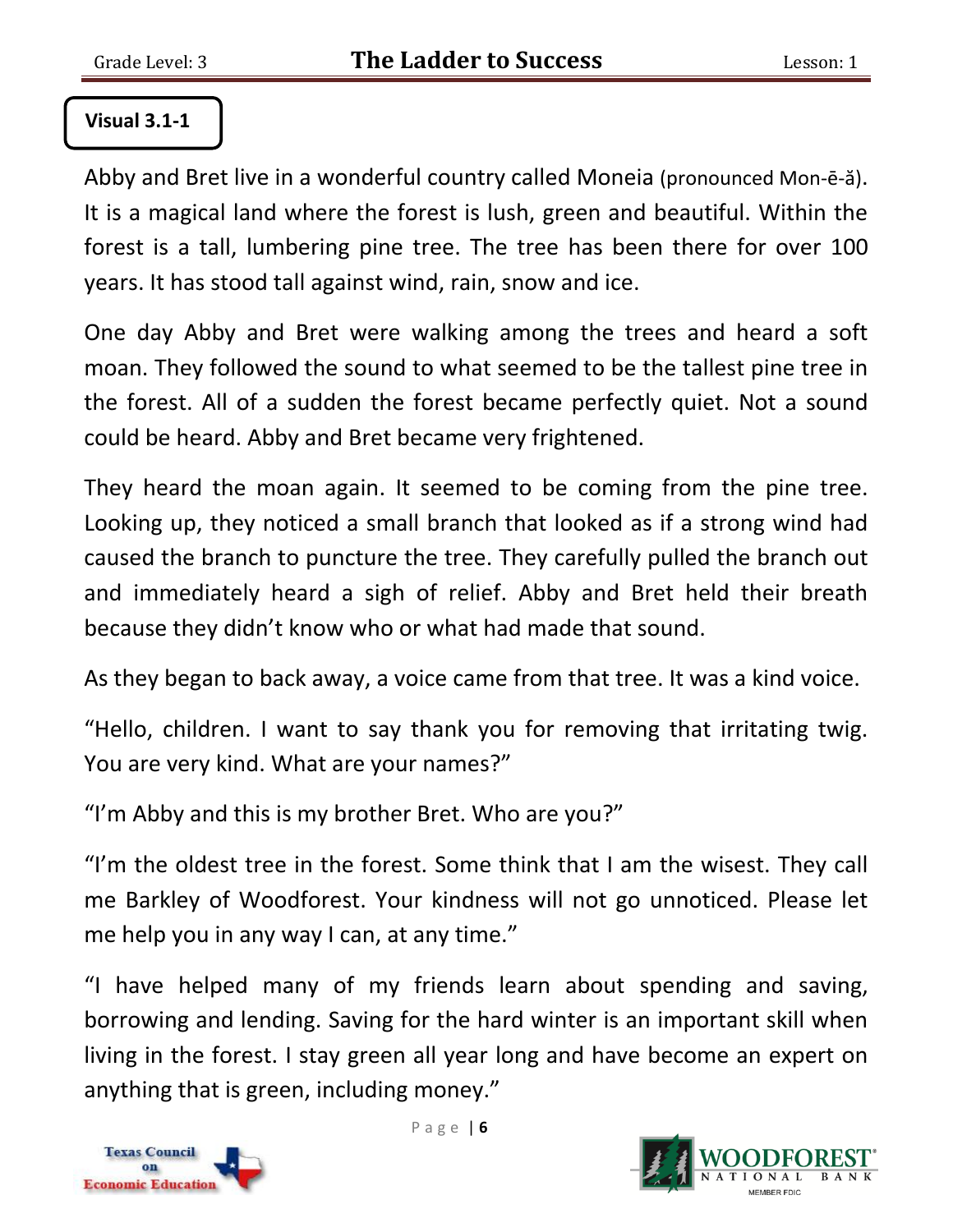Abby and Bret thanked Barkley and continued through the forest on their way home.

The children couldn't believe what had just happened. It was a huge surprise to realize that they had discovered a wise old tree right in the middle of their forest. The adventure was about to begin.



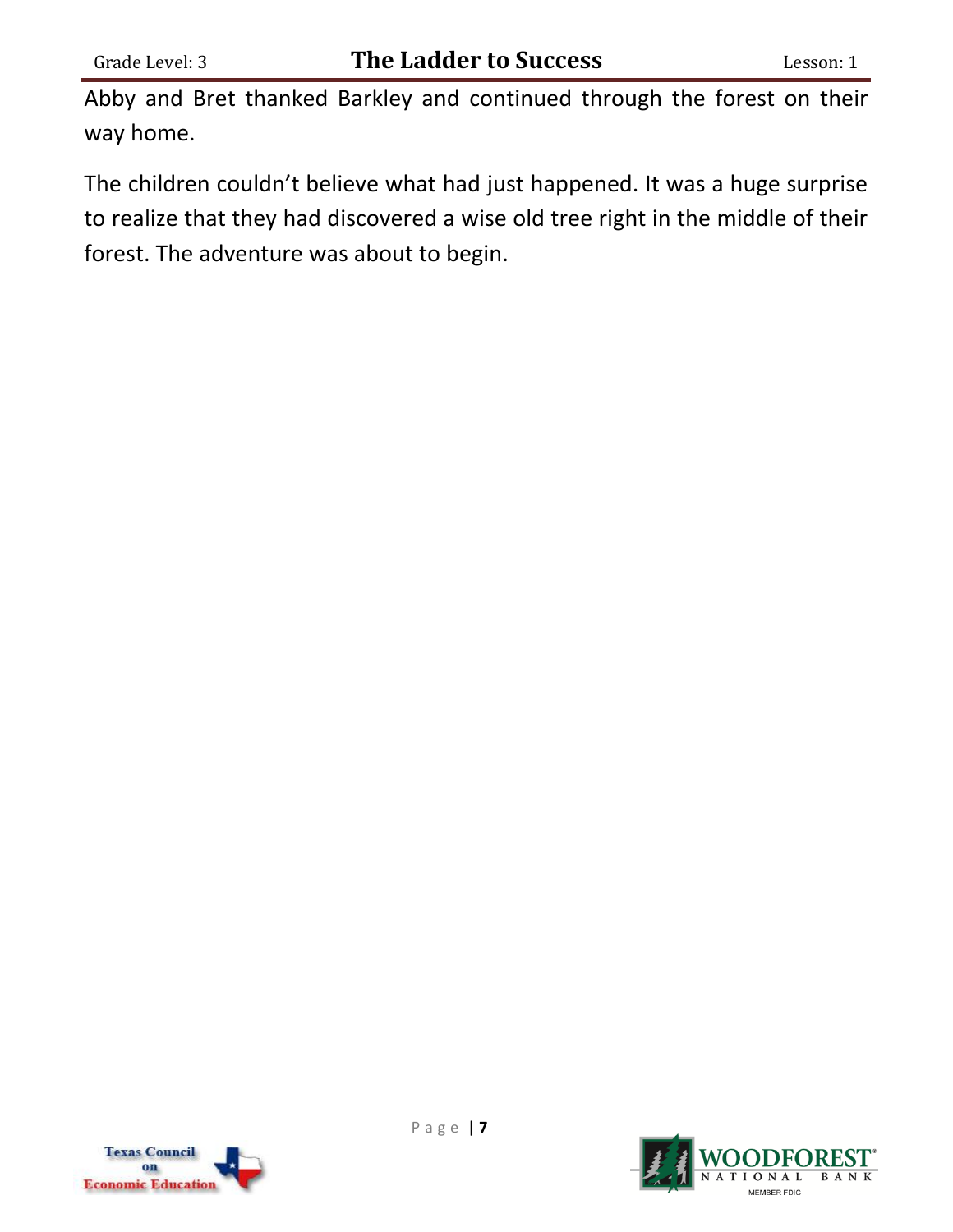**Visual 3.1-2**

# The Ladder to Success

Abby and Bret were excited about the Critter Carnival that was coming to the wooded forest. It was finally Saturday morning, and this was the big day. Abby and her brother Bret had been waiting for this day for weeks. The children were excited to see so many choices. Some booths sold goods like handmade crafts while others provided services like games to play. Other booths had delicious food for sale. That is the kind of booth Abby and Bret would have.

Abby and Bret jumped out of bed right away. There was so much to do before they could leave for the carnival. This brother and sister had decided to make homemade ice cream to sell at the carnival. They had discovered that no one else would be selling ice cream. For this reason, the children hoped that they would have a popular product that would have them going home with a full money box. They would sell strawberry ice cream with fresh strawberries on top. The waffle cones were already made. All that was left for them to do was to mix the ingredients for the ice cream, freeze it, and they would be off to the carnival.

Abby and Bret wanted to have a trampoline with safety nets of their very own. They decided beforehand that they were going to have to generate an income if they were ever going to get a trampoline. They would need to be paid for work they did.

Everything was set; the ice cream mixture was ready. Now they only had to freeze it.



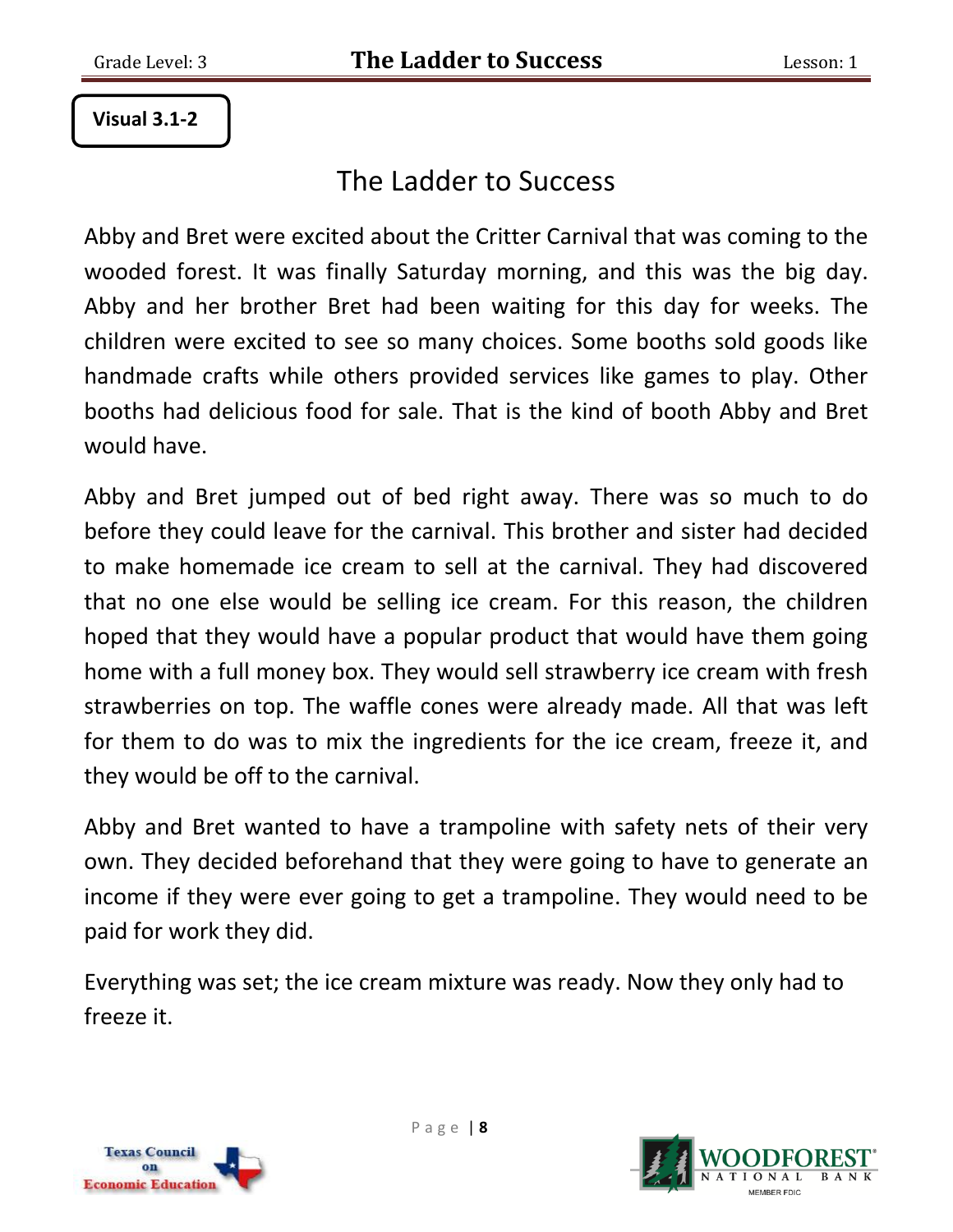That is when Abby and Bret began to think. "How will we take a freezer to the carnival? It's too heavy, especially when it is full of ice cream!" Abby asked.

"We need some advice," said Bret.

"Who would know something about freezing?" asked Abby.

"I know," said Bret. "It freezes in the forest every winter. Maybe Barkley¸ that wise old pine tree would know."

Bret and Abby headed to the forest and found Barkley sound asleep.

"Hey, Barkley, wake up. Abby and I have a problem and we need your help."

"Oh… Oh, yes?" Barkley answered sleepily.

"How do you freeze ice cream without putting it in a freezer?" asked the children.

"That's easy. My mom use to make homemade ice cream. Put the container in the middle of your ice cream maker bucket. Put rock salt around your container and turn the crank. That's the hard part. Before long it will be frozen."

"Now, here is the big question," asked Barkley. "Why are you making ice cream?"

"Barkley, we need to make money to buy a trampoline. We need an income. The more ice cream we sell, the more money we will make. The more money we make, the higher our income becomes. Before long we'll be able to afford a trampoline," Bret explained.

"I'm very proud of what you have done so far," praised Barkley. "You already have the capital needed like buckets, serving spoons and containers. You also



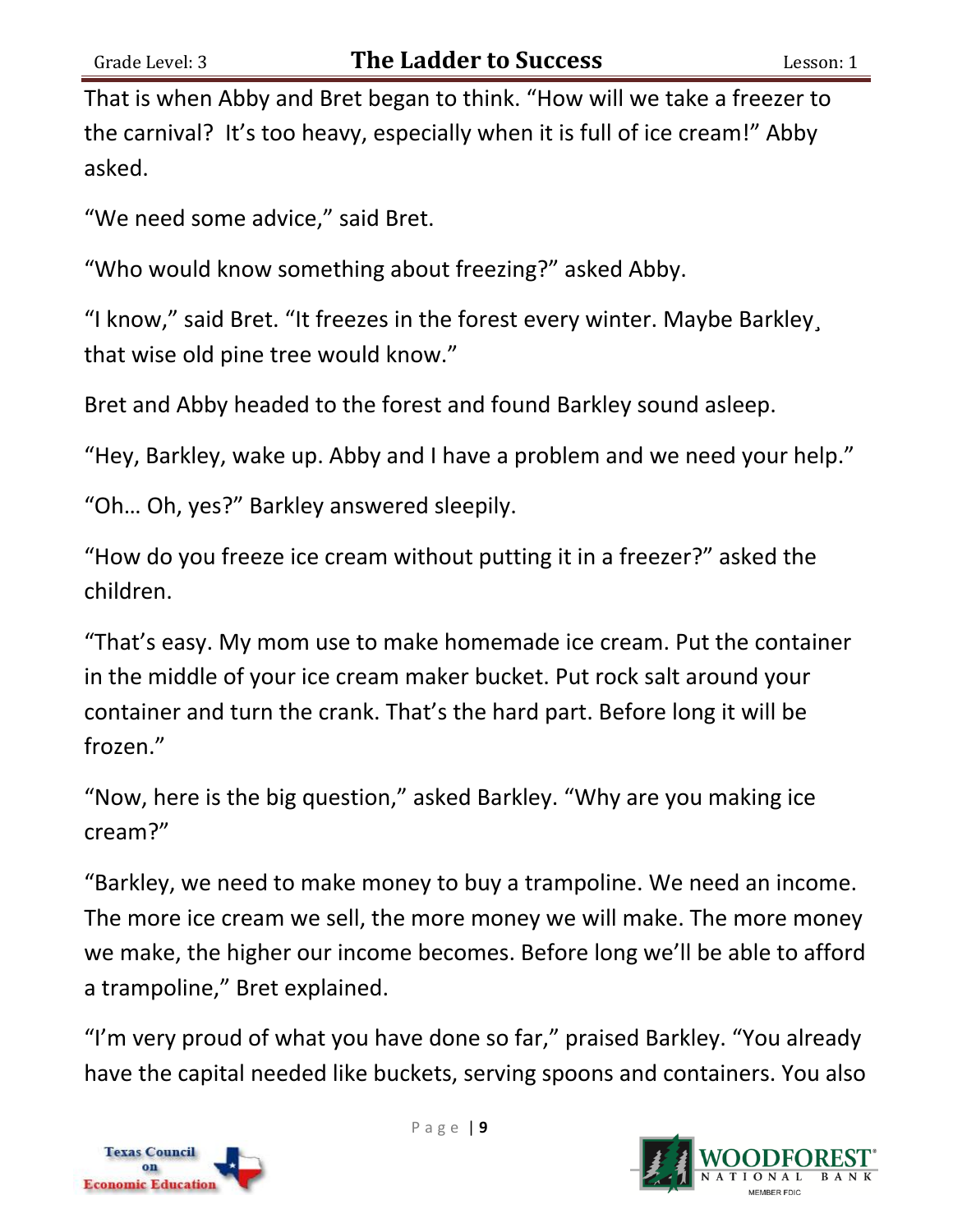have the human capital needed because you have watched your parents and understand how to make your product. You have a plan for how and where to sell your ice cream."

"I have secret for you, you're lucky enough to live in a country that believes in the free enterprise system," Barkley said quite seriously. "The more you know, the more your income will increase. You need training to get ahead. Think about getting more education at a college or university. Now you are learning about having your own business. As you get older you may decide that you like being an entrepreneur and start your own business. Later you might decide to take business classes. Some people study how to run a business in college for 5 years and get a MBA degree. That means Master of Business Administration. And never forget about hard work. The Creamy Creations Company works hard to make the best ice cream they can possibly make. The more people who buy their ice cream, the more money they make."

"The Creamy Creations Company would tell you to work hard, learn as much as you can about running a business, and be honest and creative," added Barkley. "Good luck kids. I hope your work pays off and you get your trampoline."

Abby and Bret waved goodbye to Barkley and ran home to freeze their ice cream.

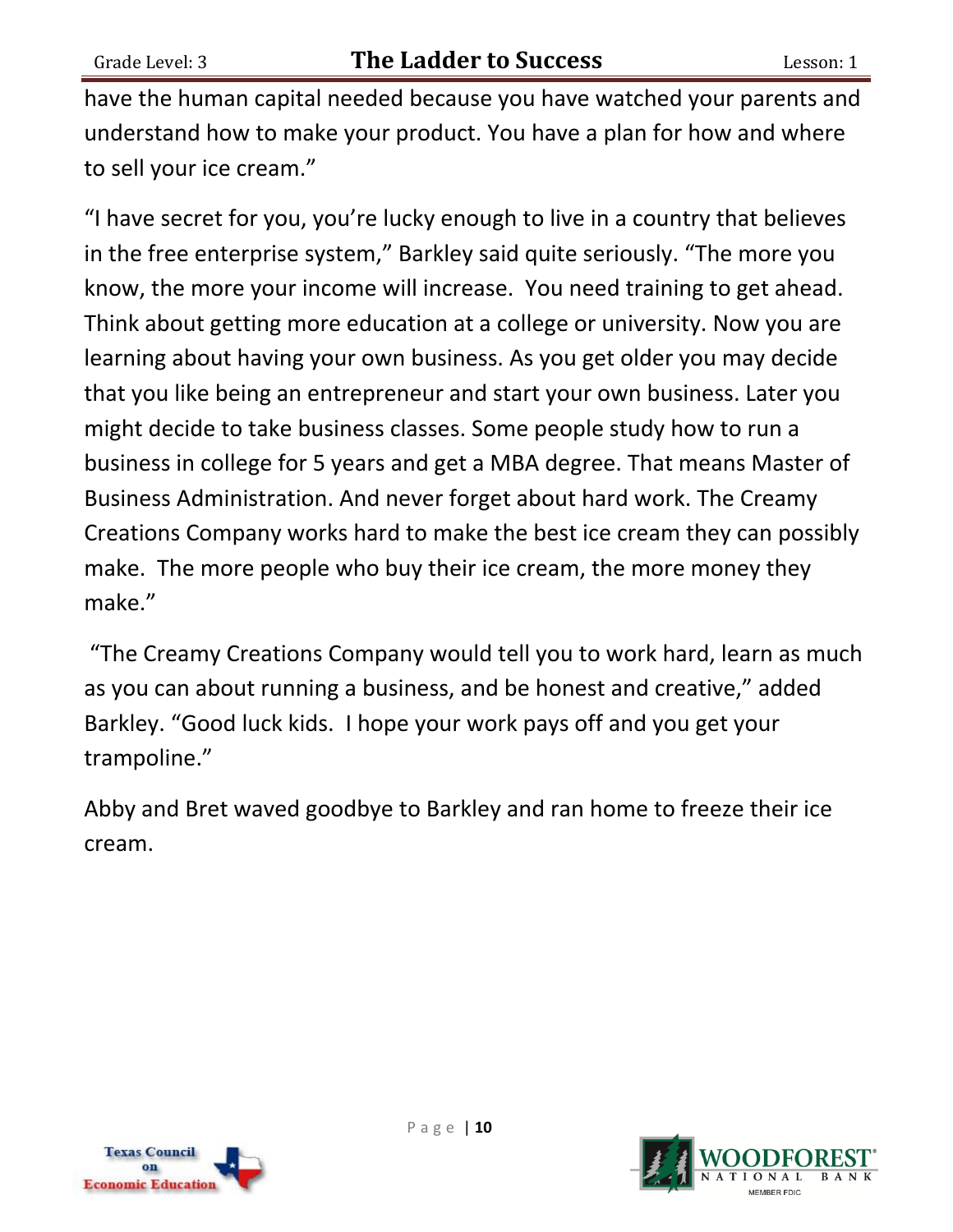### **Activity 3.1-1**

Determine the hourly wage and the education needed for each worker. Use the information in the boxes below to complete the table.

| <b>Business owner</b><br>Wage:                | <b>Education Needed</b>                   |
|-----------------------------------------------|-------------------------------------------|
| <b>District Manager</b><br>Wage:              |                                           |
| Creator/researcher<br>Wage:                   |                                           |
| <b>Store Manager</b><br>Wage: \$20.00 an hour |                                           |
| <b>Ice cream Mixer</b><br>Wage:               |                                           |
| Ice cream Server<br>Wage:                     |                                           |
|                                               |                                           |
| Wages                                         | <b>Education Needed</b>                   |
| \$20.00 an hour                               | 2 years of college                        |
| $$8.00$ an hour                               | College graduate with a focus on food     |
| \$50.00 an hour                               | development<br>High School graduate       |
| \$25.00 an hour                               | College graduate with a focus on business |
| \$40.00 an hour                               | <b>High School Student</b>                |
| \$10.00 an hour                               | <b>Master of Business Administration</b>  |
| Page   11                                     |                                           |



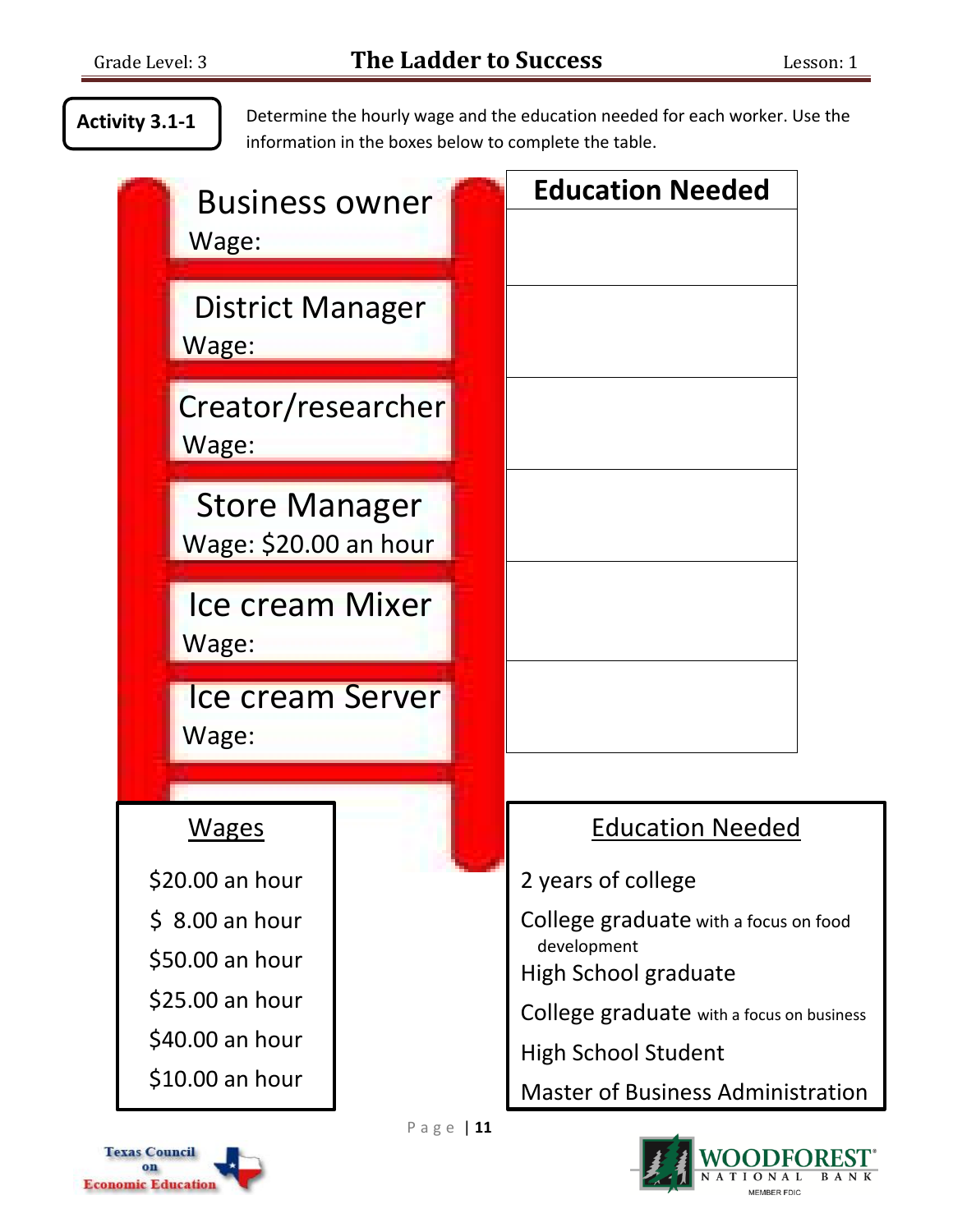**Key 3.1-1**

Determine the hourly wage and the education needed for each worker. Use the information in the boxes below to complete the table.

Business owner Wage: \$50.00 an hour **Education Needed** Master of Business Administration District Manager Wage: \$40.00 an hour College Graduate with focus on business Creator/researcher Wage: \$25.00 an hour College Graduate with focus on food development Store Manager Wage: \$20.00 an hour 2 years of College Ice cream Mixer Wage: \$10.00 an hour High School Graduate Ice cream Server Wage: \$8.00 an hour High School Student



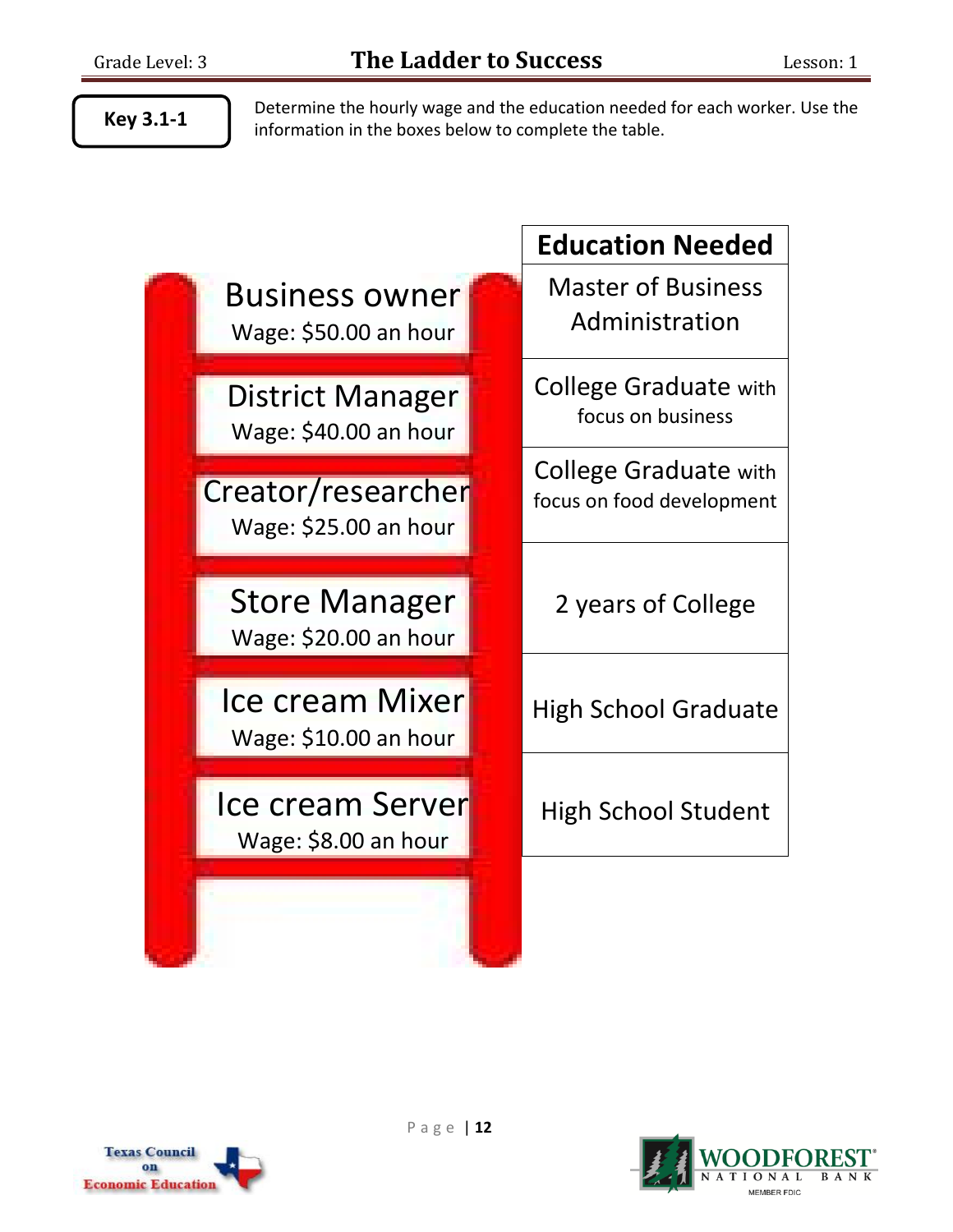### **Activity 3.1-2**

Determine the daily earnings based on an eight hour workday. Then use the information in the box at the bottom to approximate the age to reach education needed.

| <b>Daily</b><br><b>Earnings</b> | <b>Position</b>                                  | <b>Education</b><br><b>Needed</b>                            | <b>Approximate Age</b><br>to Reach<br><b>Education</b><br><b>Needed</b> |
|---------------------------------|--------------------------------------------------|--------------------------------------------------------------|-------------------------------------------------------------------------|
|                                 | <b>Business owner</b><br>Wage: \$50.00 an hour   | <b>Master of Business</b><br>Administration                  |                                                                         |
|                                 | <b>District Manager</b><br>Wage: \$40.00 an hour | <b>College Graduate</b><br>with focus on business            |                                                                         |
|                                 | Creator/researcher<br>Wage: \$25.00 an hour      | <b>College Graduate</b><br>with focus on food<br>development |                                                                         |
|                                 | <b>Store Manager</b><br>Wage: \$20.00 an hour    | 2 years of College                                           |                                                                         |
|                                 | <b>Ice cream Mixer</b><br>Wage: \$10.00 an hour  | <b>High School</b><br>Graduate                               |                                                                         |
|                                 | Ice cream Server<br>Wage: \$8.00 an hour         | High School<br>Student                                       |                                                                         |

Approximate Age to Reach Education Needed: 20, 24, 16, 22, 18, 22



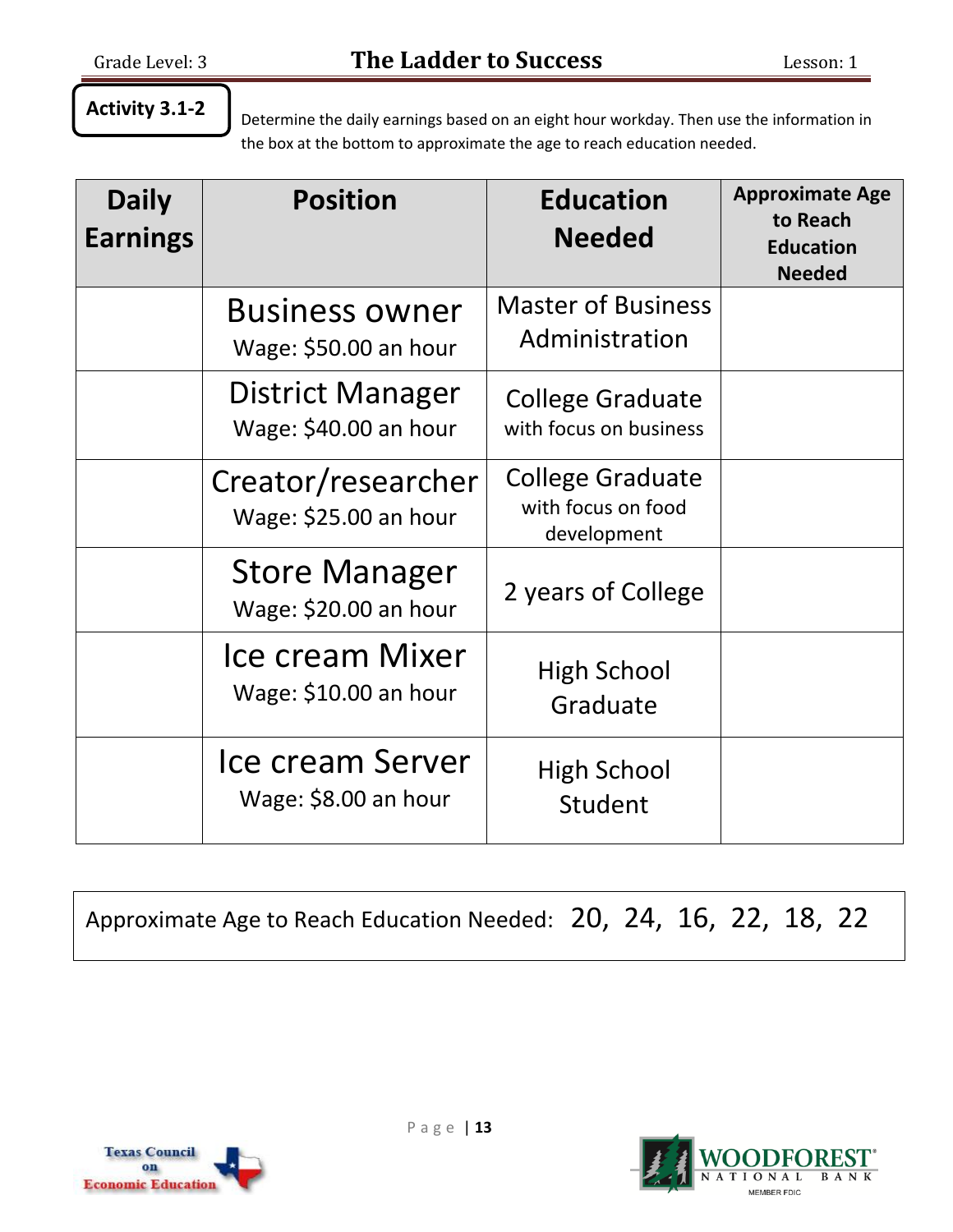## **Key 3.1-2**

Determine the daily earnings based on an eight hour workday. Then use the information in the box at the bottom to approximate the age to reach education needed.

| <b>Daily</b><br><b>Earnings</b> | <b>Position</b>                                  | <b>Education</b><br><b>Needed</b>                            | <b>Approximate Age</b><br>to Reach<br><b>Education</b><br><b>Needed</b> |
|---------------------------------|--------------------------------------------------|--------------------------------------------------------------|-------------------------------------------------------------------------|
| \$400                           | <b>Business owner</b><br>Wage: \$50.00 an hour   | <b>Master of Business</b><br>Administration                  | 24 years                                                                |
| \$320                           | <b>District Manager</b><br>Wage: \$40.00 an hour | <b>College Graduate</b><br>with focus on business            | 22 years                                                                |
| \$200                           | Creator/researcher<br>Wage: \$25.00 an hour      | <b>College Graduate</b><br>with focus on food<br>development | 22 years                                                                |
| \$160                           | <b>Store Manager</b><br>Wage: \$20.00 an hour    | 2 years of College                                           | 20 years                                                                |
| \$80                            | <b>Ice cream Mixer</b><br>Wage: \$10.00 an hour  | <b>High School</b><br>Graduate                               | 18 years                                                                |
| \$64                            | Ice cream Server<br>Wage: \$8.00 an hour         | <b>High School</b><br>Student                                | 16 years                                                                |